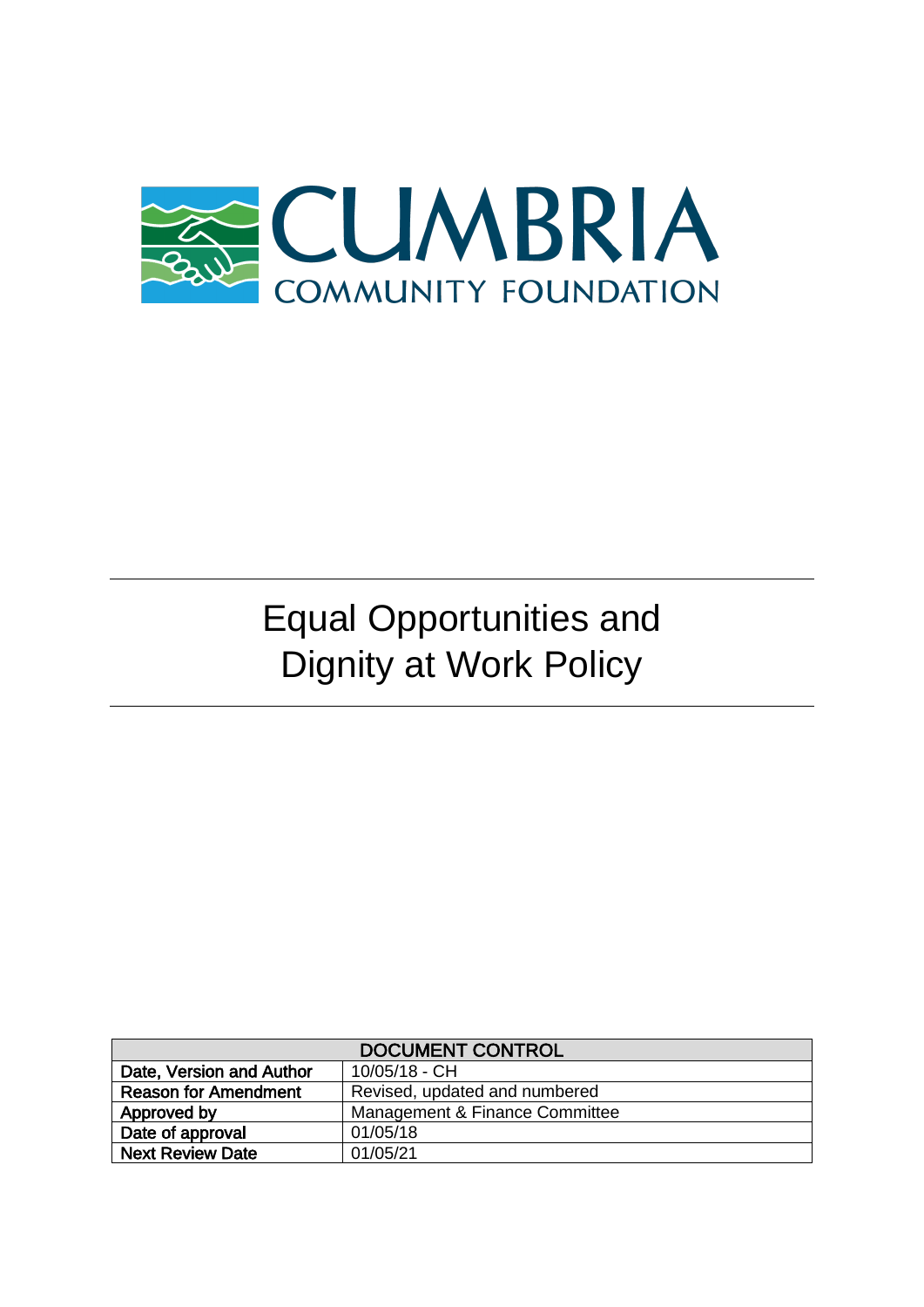## 1. Equal Opportunities Policy statement

- 1.1 CCF is an equal opportunity employer and is fully committed to a policy of treating all of its employees and job applicants equally. CCF will avoid unlawful discrimination in all aspects of employment including recruitment and selection, promotion, transfer, opportunities for training, pay and benefits, other terms of employment, discipline, selection for redundancy and dismissal.
- 1.2 CCF will take all reasonable steps to employ, train and promote employees on the basis of their experience, abilities and qualifications without regard to age, disability, gender reassignment, marriage and civil partnership, pregnancy and maternity, race (including colour, nationality and ethnic or national origins), religion or belief, sex or sexual orientation. In this policy, these are known as the "protected characteristics".
- 1.3 Employees have a duty to co-operate with CCF to make sure that this policy is effective in ensuring equal opportunities and in preventing discrimination. Action will be taken under CCF's disciplinary procedure against any employee who is found to have committed an act of improper or unlawful discrimination. Serious breaches of this equal opportunities policy statement will be treated as potential gross misconduct and could render the employee liable to summary dismissal. Employees should bear in mind that they can be held personally liable for any act of unlawful discrimination.
- 1.4 You should draw the attention of your line manager to suspected discriminatory acts or practices. You must not victimise or retaliate against an employee who has made allegations or complaints of discrimination or who has provided information about such discrimination. Such behaviour will be treated as potential gross misconduct in accordance with CCF's disciplinary procedure. You should support colleagues who suffer such treatment and are making a complaint.
- 1.5 This policy incorporates our dignity at work policy statement which deals with harassment, bullying and intimidation and sets out how complaints of that type will be dealt with.

# 2. Direct discrimination

- 2.1 Direct discrimination occurs when, because of one of the protected characteristics, a job applicant or an employee is treated less favourably than other job applicants or employees are treated or would be treated.
- 2.2 The treatment will still amount to direct discrimination even if it is based on the protected characteristic of a third party with whom the job applicant or employee is associated and not on the job applicant's or employee's own protected characteristic. In addition, it can include cases where it is perceived that a job applicant or an employee has a particular protected characteristic when in fact they do not.
- 2.3 Discrimination after employment is also unlawful if it arises out of and is closely connected to the employment relationship, for example refusing to give a reference or providing an unfavourable reference for a reason related to one of the protected characteristics. CCF will take all reasonable steps to eliminate direct discrimination in all aspects of employment. It is for this reason that ALL references must go through the Chief Operating Officer.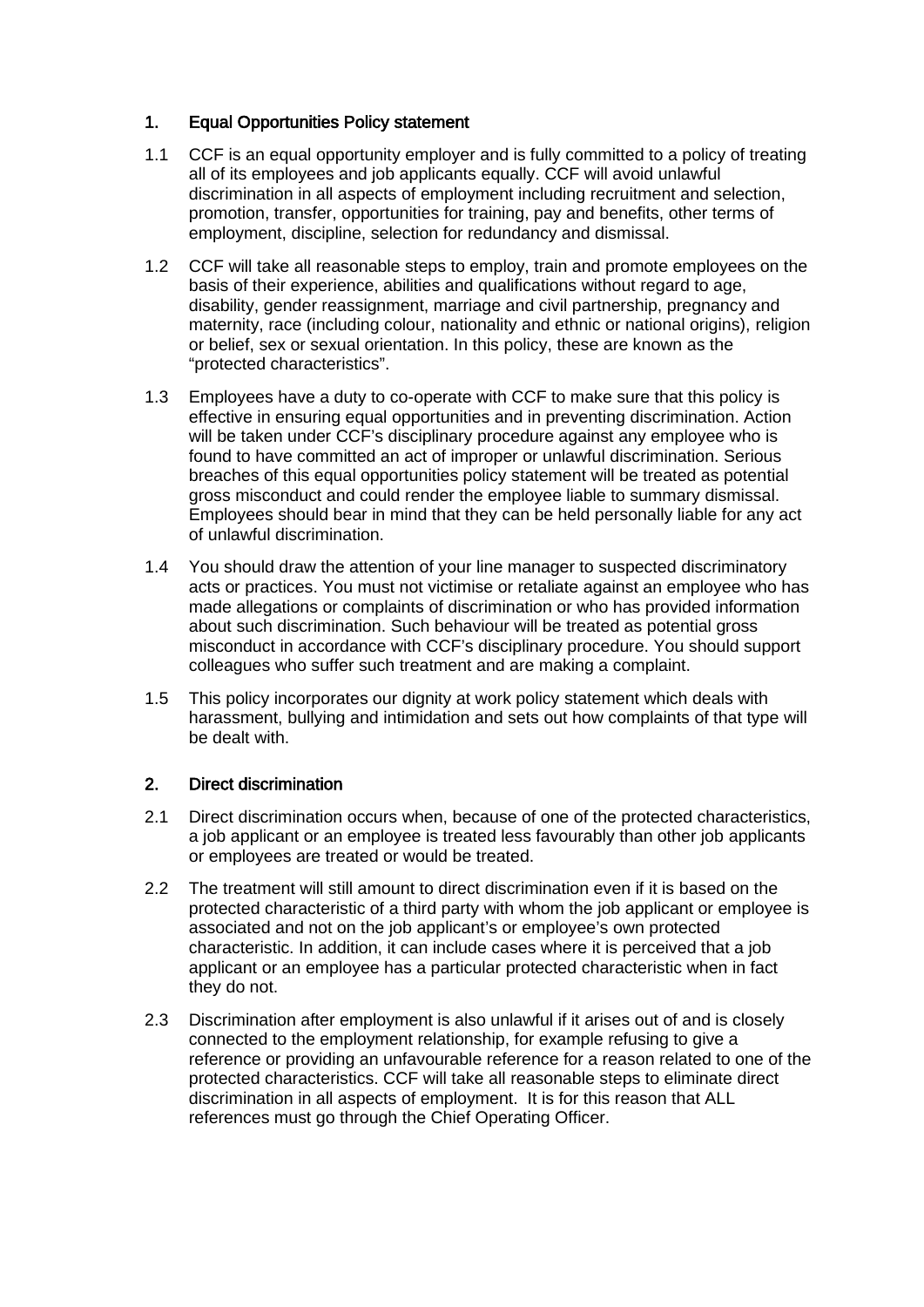# 3. Indirect discrimination

- 3.1 Indirect discrimination is treatment that may be equal in the sense that it applies to all job applicants or employees but which is discriminatory in its effect on, for example, one particular sex or racial group.
- 3.2 Indirect discrimination occurs when there is applied to the job applicant or employee a provision, criterion or practice (PCP) which is discriminatory in relation to a protected characteristic of the job applicant or employee. A PCP is discriminatory in relation to a protected characteristic of the job applicant or employee if:
	- it is applied, or would be applied, to persons with whom the job applicant or employee does not share the protected characteristic
	- the PCP puts, or would put, persons with whom the job applicant or employee shares the protected characteristic at a particular disadvantage when compared with persons with whom the job applicant or employee does not share it
	- it puts, or would put, the job applicant or employee at that disadvantage, and
	- it cannot be shown by CCF to be a proportionate means of achieving a legitimate aim.
- 3.3 CCF will take all reasonable steps to eliminate indirect discrimination in all aspects of employment.

## 4. Victimisation

- 4.1 Victimisation occurs when an employee is subjected to a detriment, such as being denied a training opportunity or a promotion, because they have raised or supported a grievance or complaint of unlawful discrimination, or because they have issued employment tribunal proceedings for unlawful discrimination or they have given evidence in connection with unlawful discrimination proceedings brought by another employee. However, an employee is not protected if they give false evidence or information, or make a false allegation, and they do so in bad faith.
- 4.2 Post-employment victimisation is also unlawful, for example refusing to give a reference or providing an unfavourable reference because the former employee has done one of the protected acts set out above.
- 4.3 CCF will take all reasonable steps to eliminate victimisation in all aspects of employment.

## 5. Recruitment, advertising and selection

- 5.1 The recruitment process will be conducted in such a way as to result in the selection of the most suitable person for the job in terms of relevant experience, abilities and qualifications. CCF is committed to applying its equal opportunities policy statement at all stages of recruitment and selection.
- 5.2 Advertisements will aim to positively encourage applications from all suitably qualified and experienced people. When advertising job vacancies, in order to attract applications from all sections of the community, CCF will, as far as reasonably practicable: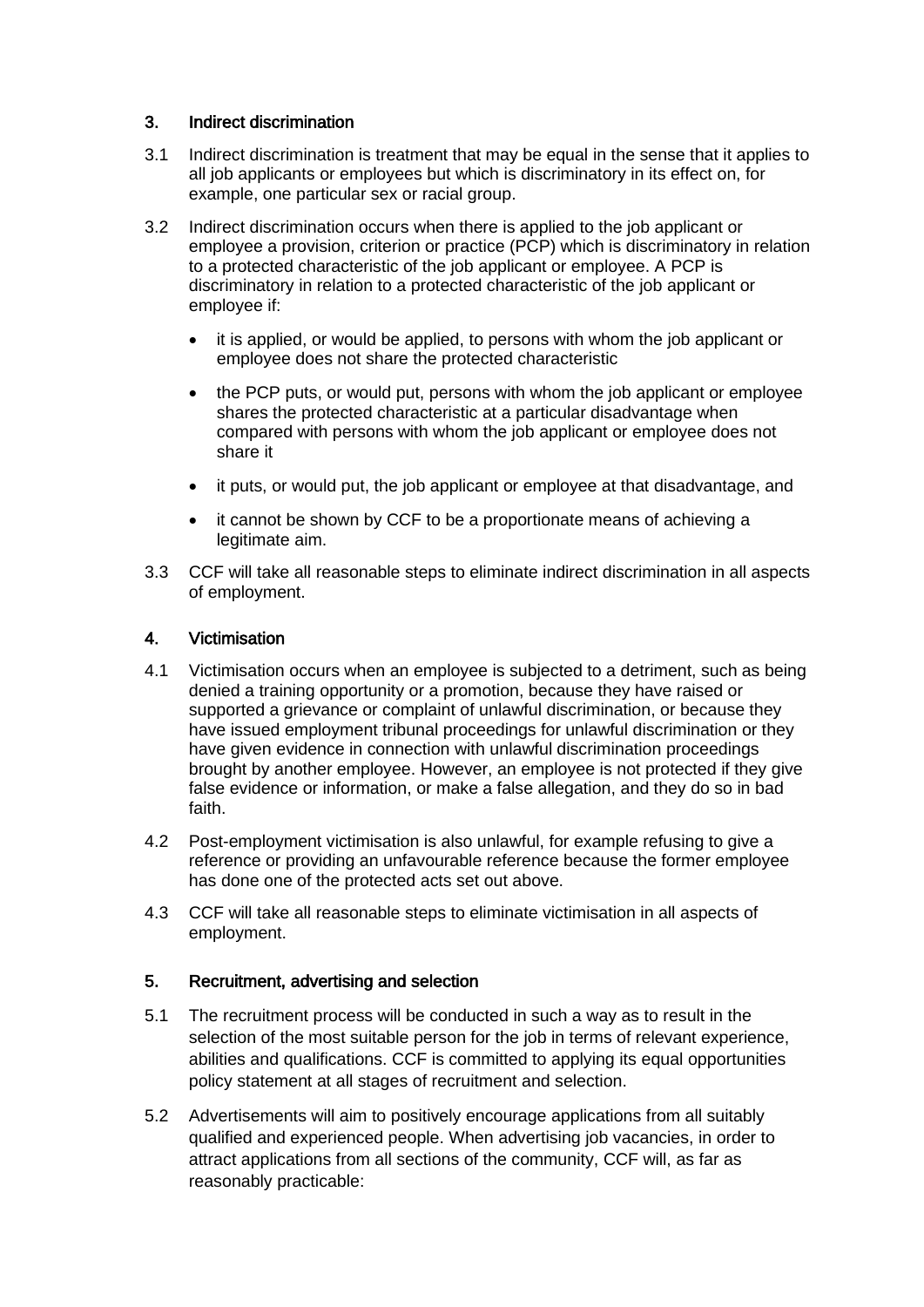- Ensure advertisements are not confined to those areas or publications which would exclude or disproportionately reduce the numbers of applicants with a particular protected characteristic.
- Avoid setting any unnecessary provisions or criteria which would exclude a higher proportion of applicants with a particular protected characteristic.
- 5.3 Where vacancies may be filled by promotion or transfer, they will be published to all eligible employees in such a way that they do not restrict applications from employees with a particular protected characteristic.
- 5.4 The selection process will be carried out consistently for all jobs at all levels. All applications will be processed in the same way. The staff responsible for shortlisting, interviewing and selecting candidates will be clearly informed of the selection criteria and of the need for their consistent application. Person specifications and job descriptions will be limited to those requirements that are necessary for the effective performance of the job. Wherever possible, all applicants will be interviewed by at least two interviewers and all questions asked of the applicants will relate to the requirements of the job. The selection of new staff will be based on the job requirements and the individual's suitability and ability to do, or to train for, the job in question.
- 5.5 With disabled job applicants, CCF will have regard to its duty to make reasonable adjustments to work provisions, criteria and practices or to physical features of work premises or to provide auxiliary aids or services in order to ensure that the disabled person is not placed at a substantial disadvantage in comparison with persons who are not disabled.
- 5.6 If it is necessary to assess whether personal circumstances will affect the performance of the job (for example, if the job involves unsociable hours or extensive travel), this will be discussed objectively, without detailed questions based on assumptions about any of the protected characteristics.

# 6. Training and promotion

- 6.1 CCF will train all line managers in CCF's policy on equal opportunities and on dignity at work and in helping them identify and deal effectively with harassment, bullying, intimidation discriminatory acts or practices. Line managers will be responsible for ensuring they actively promote equality of opportunity and dignity at work within the departments for which they are responsible.
- 6.2 CCF will also provide training to all employees to help them understand their rights and responsibilities in relation to dignity at work and equal opportunities and what they can do to create a work environment that is free from discrimination, harassment, bullying and intimidation.
- 6.3 Where a promotional system is in operation, it will not be discriminatory and it will be checked from time to time to assess how it is working in practice. When a group of workers who predominantly have a particular protected characteristic appear to be excluded from access to promotion, transfer and training and to other benefits, the promotional system will be reviewed to ensure there is no unlawful discrimination.
- 6.4 Evaluation forms for training sessions and events will be clear and easy to use.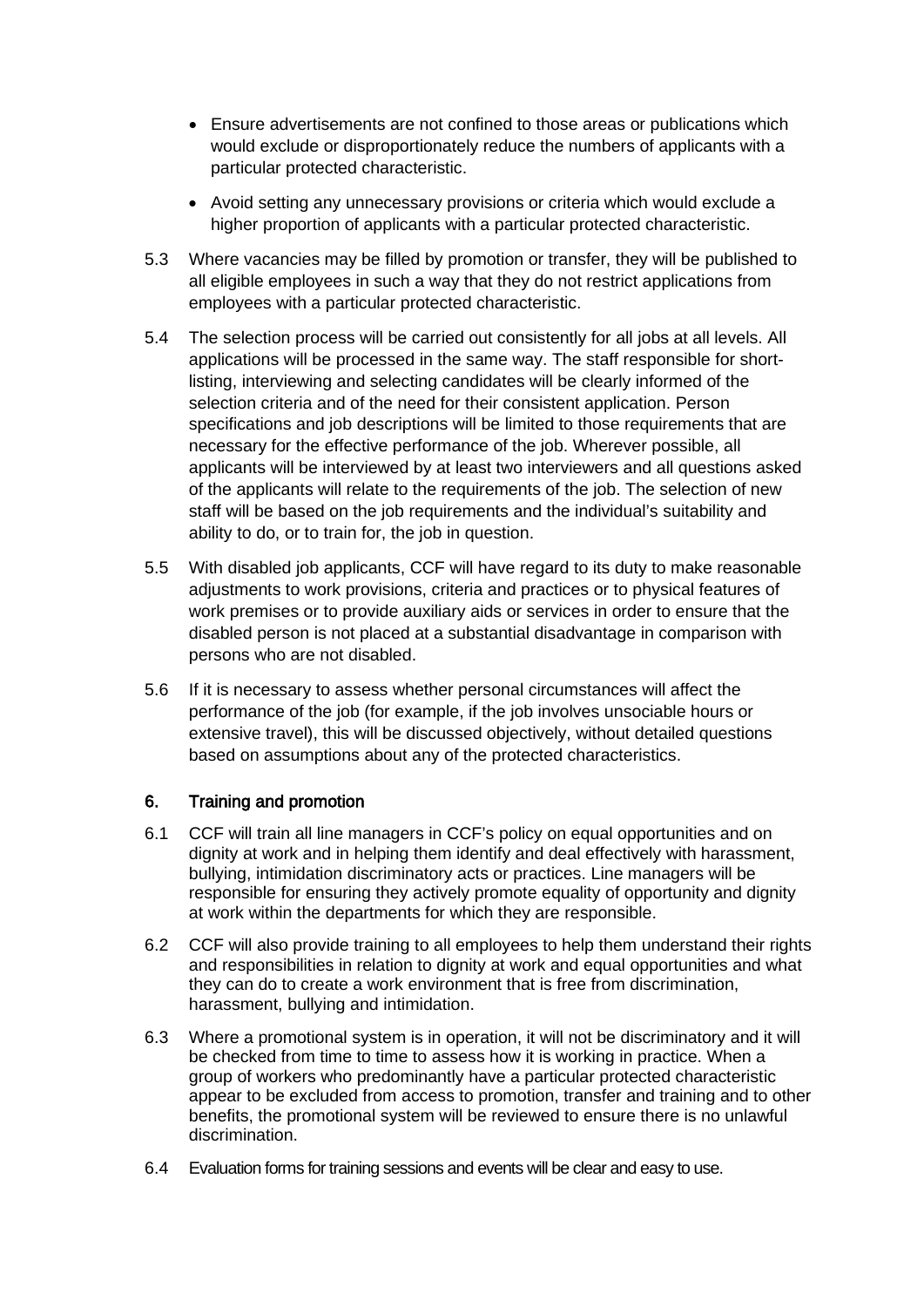# 7. Equal pay and equality of terms

7.1 CCF is committed to equal pay and equality of terms in employment. It believes its male and female employees should receive equal pay where they are carrying out like work, work rated as equivalent or work of equal value. In order to achieve this, CCF will endeavour to maintain a pay system that is transparent, free from bias and based on objective criteria, reviewed by the Personnel Committee.

# 8. Reporting complaints

- 8.1 All allegations of discrimination will be dealt with seriously, confidentially and speedily. CCF will not ignore or treat lightly grievances or complaints of unlawful discrimination from employees.
- 8.2 If you wish to make a complaint of discrimination, you should do so promptly and use CCF's grievance procedure.
- 8.3 If your complaint relates to bullying, harassment or intimidation, you should refer to CCF's dignity at work policy statement.

# 9. Monitoring equal opportunity

- 9.1 The work of CCF will be reviewed periodically by the Personnel Committee with a view to ascertaining its effectiveness in achieving equality of opportunity. Progress will be assessed against feedback from service provision, from the job selection process and against standards set out in this policy.
- 9.2 CCF will consider any possible indirectly discriminatory effects of its working practices. If changes are required, CCF will implement them. CCF will also make reasonable adjustments to its standard working practices to overcome substantial disadvantages caused by disability.
- 9.3 All terms of employment, benefits, facilities and services will be reviewed from time to time by the Personnel Committee, in order to ensure that there is no unlawful direct or indirect discrimination because of one or more of the protected characteristics.

# 10. Dignity at Work Policy statement

- 10.1 CCF seeks to provide a work environment in which all employees are treated with respect and dignity and that is free from harassment and bullying based upon age, disability, gender reassignment, race (including colour, nationality and ethnic or national origins), religion or belief, sex or sexual orientation. In this policy, these are known as the "protected characteristics".
- 10.2 Employees have a duty to co-operate with CCF to make sure that this policy is effective in preventing harassment or bullying. Action will be taken under CCF's disciplinary procedure against any employee who is found to have committed an act of improper or unlawful harassment, bullying or intimidation. Serious breaches of this dignity at work policy statement will be treated as potential gross misconduct and could render the employee liable to summary dismissal. Employees should bear in mind that they can be held personally liable for any act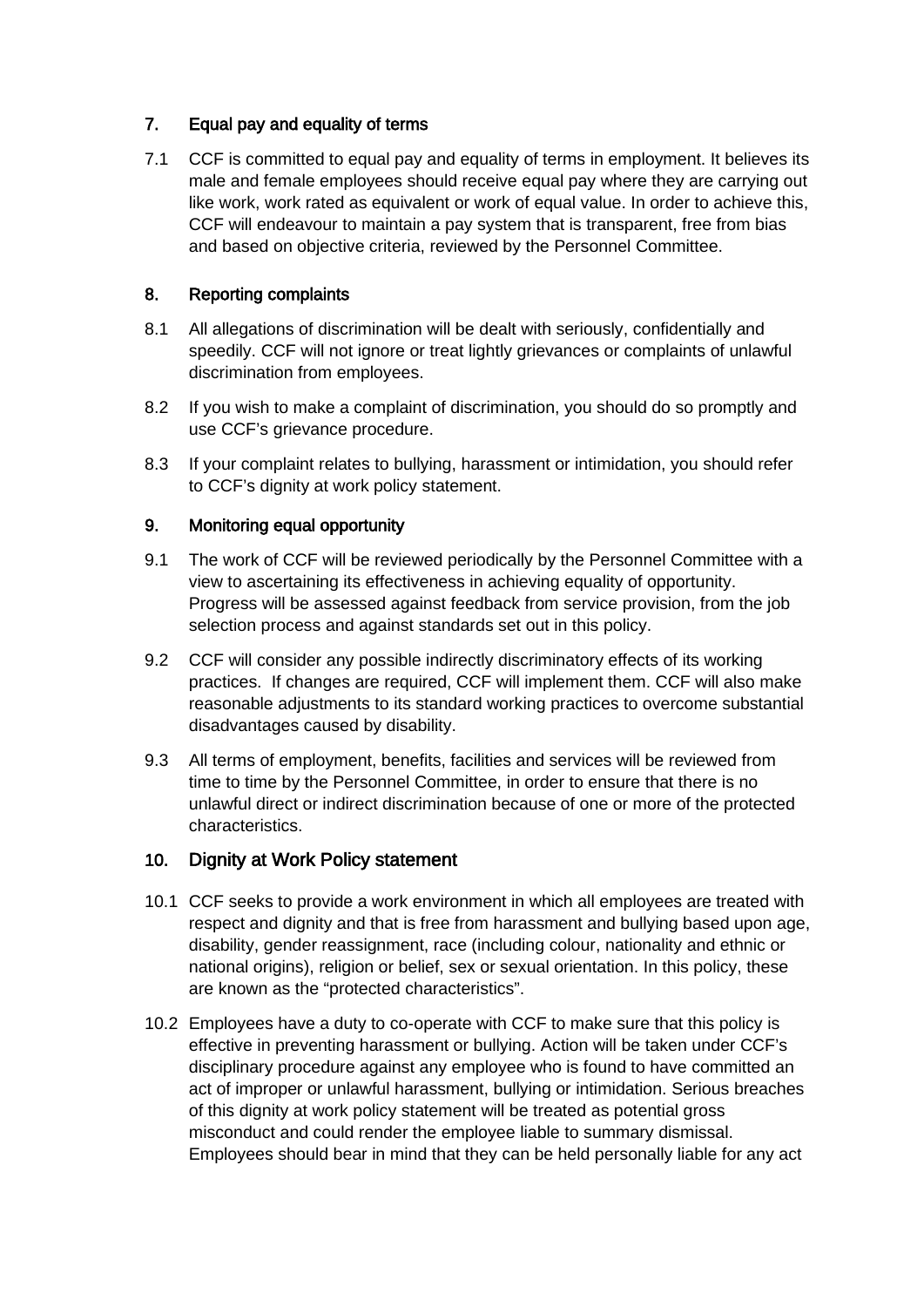of unlawful harassment. Employees who commit serious acts of harassment may also be guilty of a criminal offence.

- 10.3 All employees are responsible for conducting themselves in accordance with this policy. CCF will not condone or tolerate any form of harassment, bullying or intimidation, whether engaged in by employees or by outside third parties who do business with CCF, such as clients, customers, contractors and suppliers.
- 10.4 You should draw the attention of your line manager to suspected cases of harassment, bullying or intimidation. You must not victimise or retaliate against an employee who has made allegations or complaints of harassment or who has provided information about such harassment. Such behaviour will be treated as potential gross misconduct in accordance with CCF's disciplinary procedure. You should support colleagues who suffer such treatment and are making a complaint.
- 10.5 CCF will also take appropriate action against any third parties who are found to have committed an act of improper or unlawful harassment, bullying or intimidation against its employees.
- 10.6 This policy covers harassment, bullying and intimidation both in the workplace and in any work-related setting outside the workplace, for example during business trips, at external training events or at work-related social events.

## 11. Bullying and harassment

- 11.1 Bullying is offensive or intimidating behaviour or an abuse or misuse of power which undermines or humiliates an employee.
- 11.2 An employee unlawfully harasses another employee if they engage in unwanted conduct related to a protected characteristic, and the conduct has the purpose or effect of violating the other employee's dignity, or creating an intimidating, hostile, degrading, humiliating or offensive environment for that other employee.
- 11.3 An employee also unlawfully harasses another employee if they engage in unwanted conduct of a sexual nature, and the conduct has the purpose or effect of violating the other employee's dignity, or creating an intimidating, hostile, degrading, humiliating or offensive environment for that other employee.
- 11.4 Finally, an employee unlawfully harasses another employee if they or a third party engage in unwanted conduct of a sexual nature or that is related to gender reassignment or sex, the conduct has the purpose or effect of violating the other employee's dignity, or creating an intimidating, hostile, degrading, humiliating or offensive environment for that other employee, and because of that other employee's rejection of or submission to the conduct, they treat that other employee less favourably than they would treat them if they had not rejected, or submitted to, the conduct.
- 11.5 The unwanted conduct will still amount to harassment if it is based on the protected characteristic of a third party with whom the employee is associated and not on the employee's own protected characteristic, or if it was directed at someone other than the employee, or even at nobody in particular, but they witnessed it. In addition, harassment can include cases where the unwanted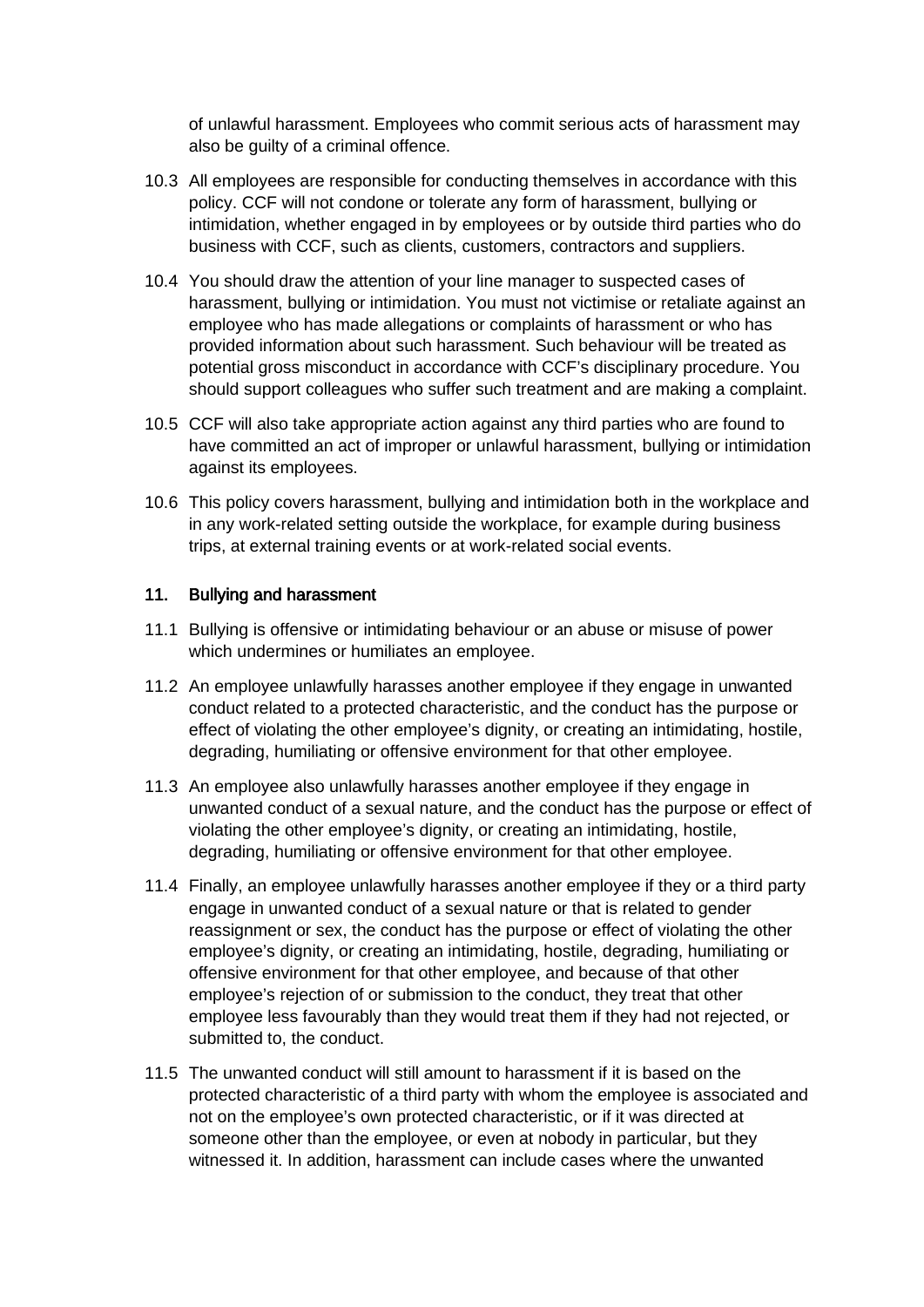conduct occurs because it is perceived that an employee has a particular protected characteristic, when in fact they do not.

- 11.6 Conduct may be harassment whether or not the person intended to offend. Something intended as a "joke" or as "office banter" may offend another person. This is because different employees find different levels of behaviour acceptable and everyone has the right to decide for themselves what behaviour they find acceptable to them.
- 11.7 Behaviour which a reasonable person would realise would be likely to offend an employee will always constitute harassment without the need for the employee having to make it clear that such behaviour is unacceptable, for example, touching someone in a sexual way. With other forms of behaviour, it may not always be clear in advance that it will offend a particular employee, for example, office banter and jokes. In these cases, the behaviour will constitute harassment if the conduct continues after the employee has made it clear, by words or conduct, that such behaviour is unacceptable to him or her. A single incident can amount to harassment if it is sufficiently serious.

## 12. Examples

- 12.1 Bullying and harassment may be verbal, non-verbal, written or physical. Examples of unacceptable behaviour include, but are not limited to, the following:
	- unwelcome sexual advances, requests for sexual favours, other conduct of a sexual nature
	- subjection to obscene or other sexually suggestive or racist comments or gestures, or other derogatory comments or gestures related to a protected characteristic
	- the offer of rewards for going along with sexual advances or threats for rejecting sexual advances
	- jokes or pictures of a sexual, sexist or racial nature or which are otherwise derogatory in relation to a protected characteristic
	- demeaning comments about an employee's appearance
	- repeated questions about an employee's sex life
	- the use of nicknames related to a protected characteristic whether made orally or by e-mail
	- picking on or ridiculing an employee because of a protected characteristic
	- isolating an employee or excluding him or her from social activities or relevant work-related matters because of a protected characteristic.

## 13. Reporting complaints

- 13.1 All allegations of harassment, bullying or intimidation will be dealt with seriously, confidentially and speedily. CCF will not ignore or treat lightly grievances or complaints of harassment from employees.
- 13.2 While CCF encourages employees who believe they are being harassed or bullied to notify the offender (by words or by conduct) that his or her behaviour is unwelcome, CCF also recognises that actual or perceived power and status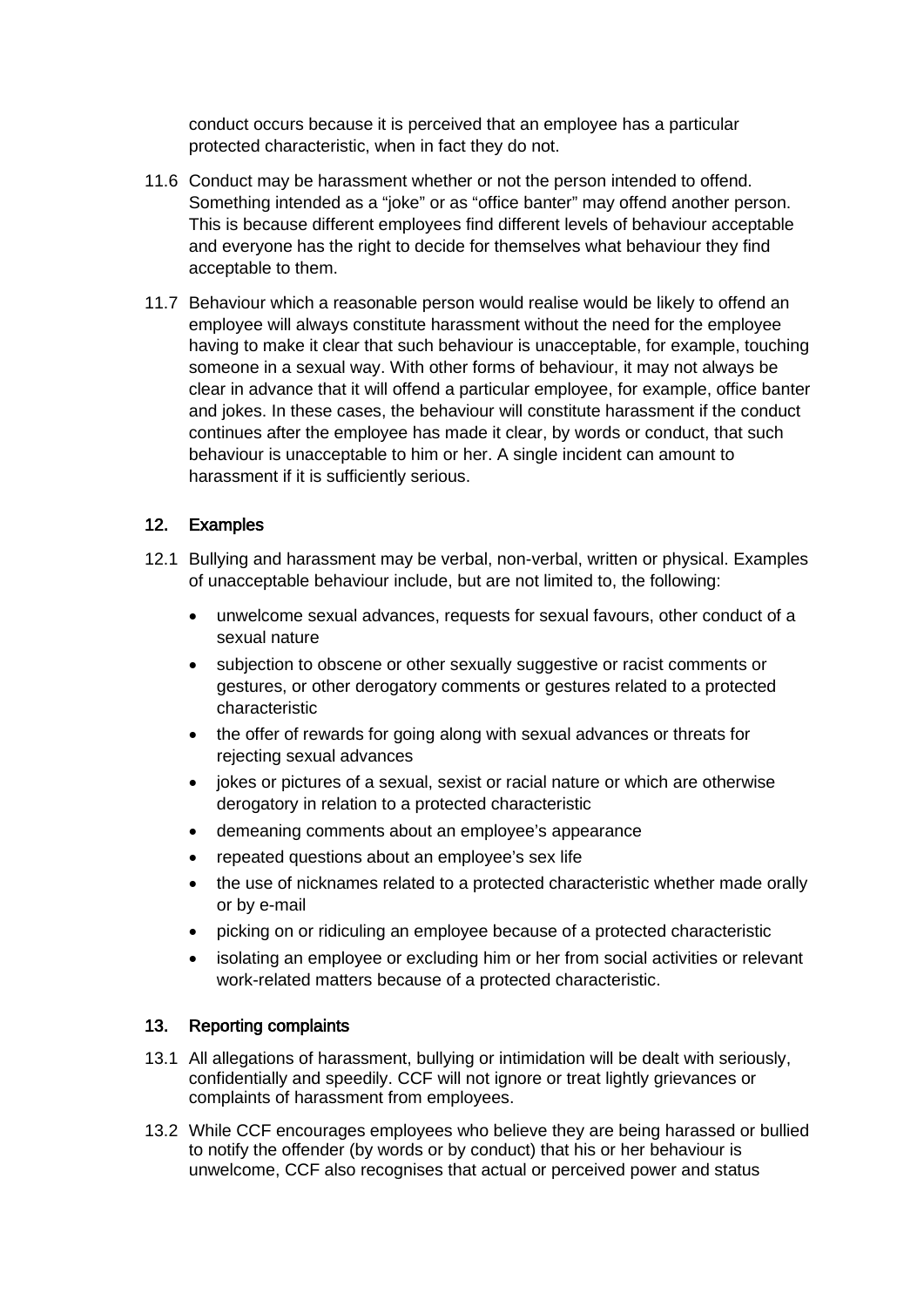disparities may make such confrontation impractical. In the event that such informal direct communication is either ineffective or impractical, or the situation is too serious to be dealt with informally, you should follow the procedure set out below.

- 13.3 If you wish to make a complaint of harassment, bullying or intimidation, whether against a fellow employee or a third party, such as a client, customer, contractor or supplier, you should follow the following steps:
	- A. First of all, report the incident of harassment to your line manager. If you do not wish to speak to your line manager, you can instead speak to an alternative manager or to the COO.
	- B. Such reports should be made promptly so that investigation may proceed and any action taken expeditiously.
	- C. All allegations of harassment will be taken seriously. The allegation will be promptly investigated and, as part of the investigatory process, you will be interviewed and asked to provide a written witness statement setting out the details of your complaint. Confidentiality will be maintained during the investigatory process to the extent that this is practical and appropriate in the circumstances. However, in order effectively to investigate an allegation, CCF must be able to determine the scope of the investigation and the individuals who should be informed of or interviewed about the allegation. For example, the identity of the complainant and the nature of the allegations must be revealed to the alleged harasser so that he or she is able to fairly respond to the allegations. CCF reserves the right to arrange for another manager to conduct the investigation other than the manager with whom you raised the matter.
	- D. Once the investigation has been completed, you will be informed in writing of the outcome and CCF's conclusions and decision as soon as possible. CCF is committed to taking appropriate action with respect to all complaints of harassment which are upheld. If appropriate, disciplinary proceedings will be brought against the alleged harasser.
	- E. You will not be penalised for raising a complaint, even if it is not upheld, unless your complaint was both untrue and made in bad faith.
	- F. If your complaint is upheld and the harasser remains in CCF's employment, CCF will take all reasonable steps to ensure that you do not have to continue working alongside him or her if you do not wish to do so. CCF will discuss the options with you.
	- G. If your complaint is not upheld, arrangements will be made for you and the alleged harasser to continue or resume working and to repair working relationships.
- 13.4 Alternatively, you may, if you wish, use CCF's grievance procedure to make a complaint of harassment.

## 14. Disciplinary action

14.1 Any employee who is found to have harassed another employee in violation of this policy will be subject to disciplinary action under CCF's disciplinary procedure. Such behaviour may be treated as gross misconduct and could render the employee liable to summary dismissal. In addition, line managers who had knowledge that such harassment had occurred in their departments but who had